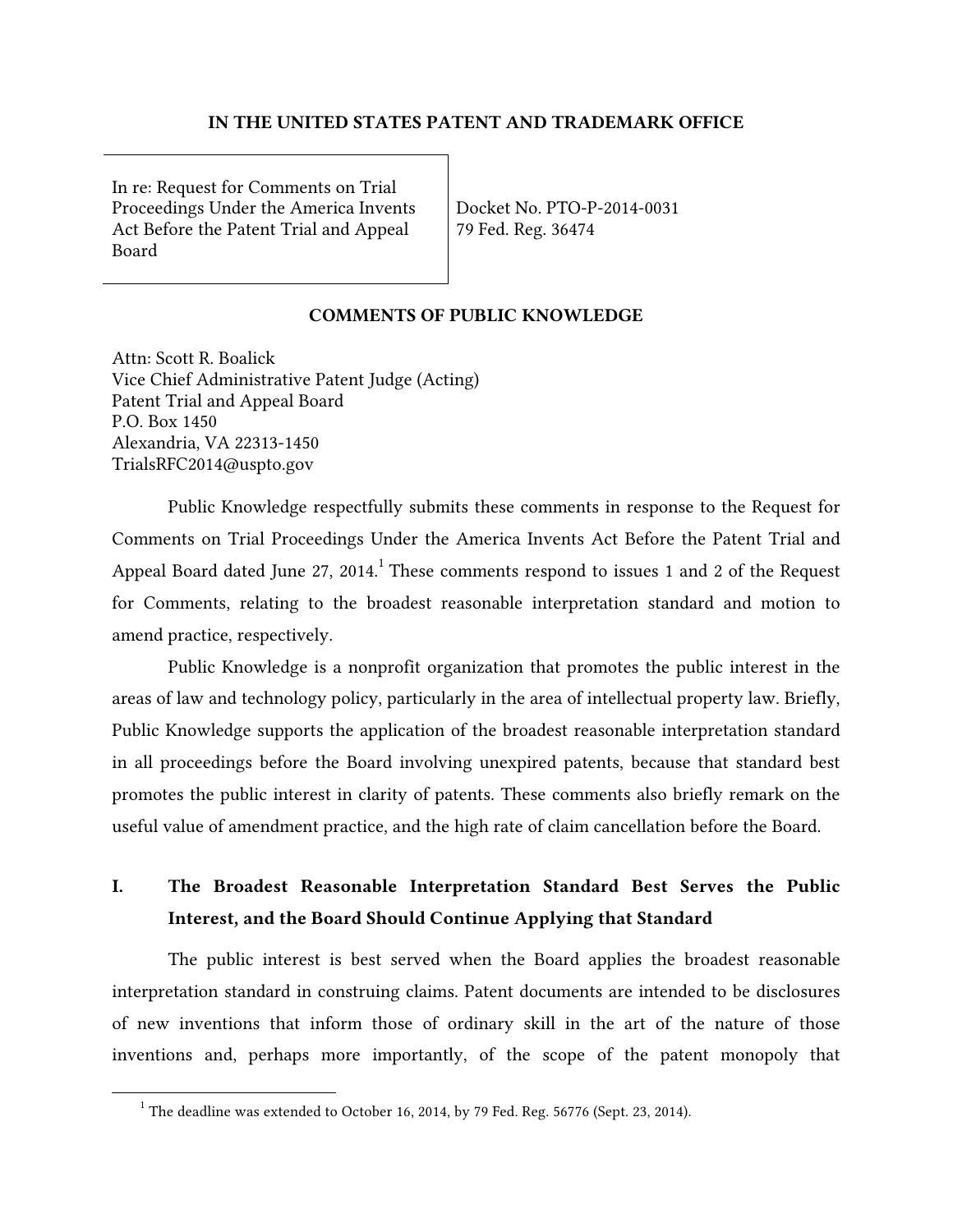circumscribes those inventions.<sup>2</sup> Thus, the public interest favors patents that "apprise the public of what is still open to them."<sup>3</sup>

 The broadest reasonable interpretation standard best serves that interest in clarity. Under the broadest reasonable interpretation, generally "words of the claim must be given their plain meaning," namely "the ordinary and customary meaning given to the term by those of ordinary skill in the art at the time of the invention."<sup>4</sup> In other words, words in a claim mean what they ordinarily mean. This in itself is a paragon of clarity.

Indeed, the Commissioner of Patents long ago recognized the public value in giving claims "the broadest interpretation which they will support," because "a claim which does not carry its true meaning on its face misleads those affected by the patent instead of guiding them to its true scope."<sup>5</sup> The Federal Circuit has similarly held that the broadest reasonable interpretation approach "serves the public interest."6 The Board should continue to apply that approach to claim construction.

### A. The District Court Standard Claim Construction Is Inconsistent with Clarity

 minutiae of the file wrapper, fine parsing of the patent specification, and extrinsic references. By contrast, the so-called *Phillips* or district court claim construction standard does not lend to clear, readable patents. That standard, first articulated in *Phillips v. AWH Corp.*, 7 incorporates into claim construction wide-ranging evidence such as expert witness testimony,

 the scope of the claim element. In contrast, under the *Phillips* standard, "directly responsive" might be limited to a particular formula relating inflation to the interest rate. $^9$  One would have As an example, consider a patent claim directed to a method of managing a savings account with an interest rate that is "directly responsive to the rate of inflation."8 Under the broadest reasonable interpretation, any direct relationship between the rates would be within

precise enough to afford clear notice of what is claimed . . . ."). precise enough to afford clear notice of what is claimed . . . .").<br><sup>3</sup> Markman v. Westview Instruments, Inc., 517 U.S. 370, 373 (1996) (quoting *McClain v. Ortmayer*, 141 U.S. 419, <sup>2</sup>*Nautilus, Inc. v. Biosig Instruments, Inc.*, 134 S. Ct. 2120, 2129 (2014) ("At the same time, a patent must be

<sup>424 (1891)).&</sup>lt;br><sup>4</sup> U.S. Patent & Trademark Office, *Manual of Patent Examination Procedure* § 2111.01(I) (2014).<br><sup>5</sup> Podlesak & Podlesak v. McInnerney, 123 Off. Gaz. Pat. Off. 1989, 1990 (1906), available at http://babel.

U.S. Patent & Trademark Office, Manual of Patent Examination Procedure § 2111.01(I) (2014).

 hathitrust.org/cgi/pt?id=wu.89094999596;view=1up;seq=325. <sup>6</sup>*In re Yamamoto*, 740 F.2d 1569, 1571 (Fed. Cir. 1984) ("This approach serves the public interest by reducing

the possibility that claims, finally allowed, will be given broader scope than is justified."). <sup>7</sup> 415 F.3d 1303 (Fed. Cir. 2005).

<sup>415</sup> F.3d 1303 (Fed. Cir. 2005).

 8 This example is based on *In re Trans Tex. Holdings Corp.*, 498 F.3d 1290 (Fed. Cir. 2007). 9 *Id.* at 1299.

 $^9$  Id. at 1299.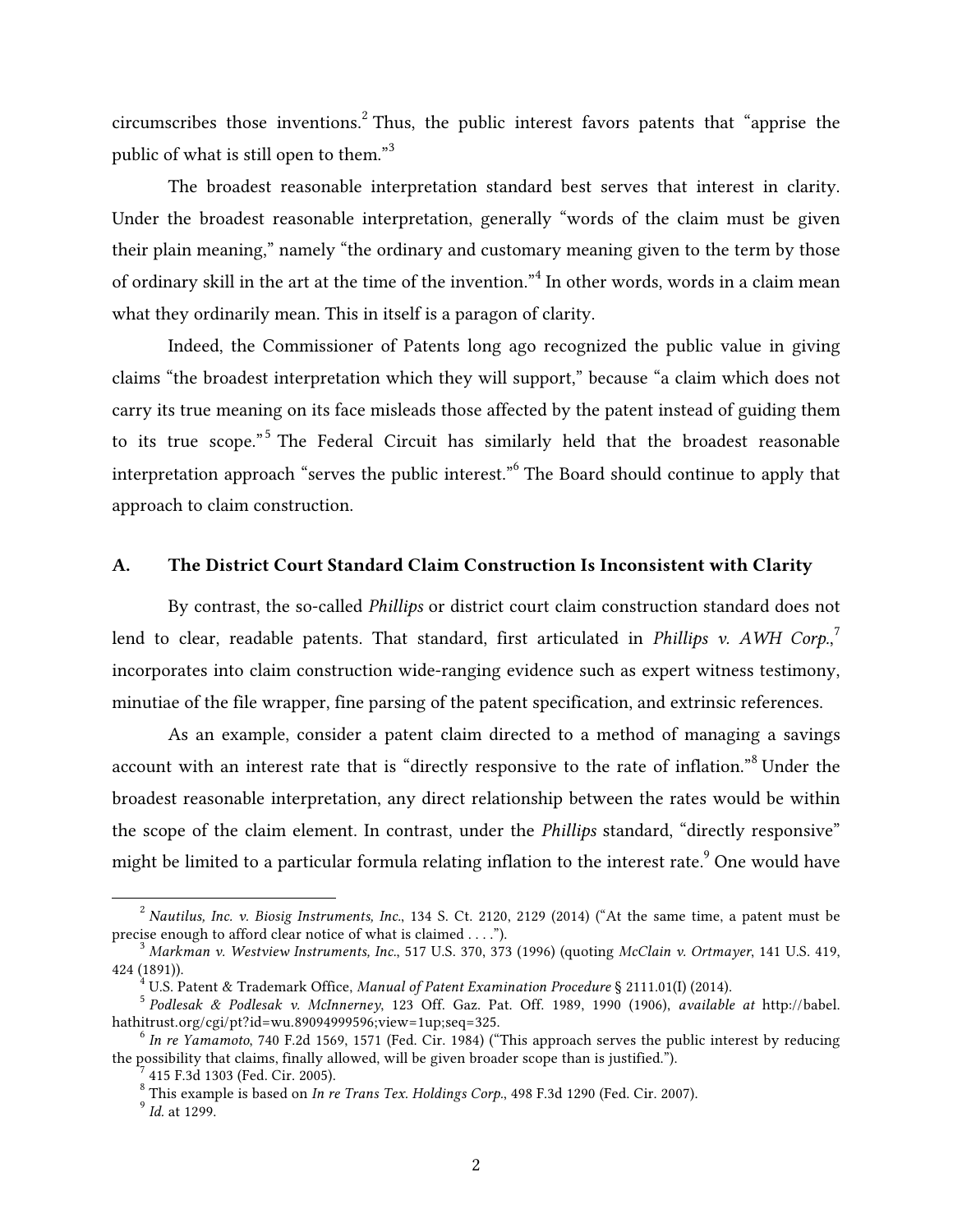to consult all of the sources listed above to determine the claim's meaning under the latter standard—a difficult, time-consuming process at best.

 To understand the scope of a patent, the *Phillips* standard demands that a reader scour field. This imposes an enormous, unwarranted burden on the public, far from the intended through the technical literature and the file wrapper, and possibly consult with experts in the purpose of patents as informational documents for those of skill in the art. The Board should not unnecessarily burden the public this way, and so should not apply the *Phillips* district court standard in its claim construction practice.

# B. The Justifications for the District Court Claim Construction Standard Are Inapplicable to Proceedings Before the Board

 claim construction tasks in order to "protect the inventive contribution of patentees, even District court claim construction tolerates discrepancies between claim language and actual meaning because patent litigation is a high-stakes, all-or-nothing proceeding. A court cannot amend a patent; it can only deem that patent valid or not.<sup>10</sup> Thus, the Federal Circuit has said that courts "may find it necessary to interpret claims to protect only that which constitutes patentable subject matter to do justice between the parties," rather than resorting to the harsh remedy of invalidation.<sup>11</sup> Similarly, the Federal Circuit has called for "formidable" when the drafting of their patents has been less than ideal."<sup>12</sup> Protection of patents from undue invalidation justifies the flexible *Phillips* claim construction standard.

In contrast, where claims can be amended, the need for such bend-over-backwards claim construction is eliminated. If, in a proceeding before the Board, a patentee's drafting is "less than ideal," then the patentee can simply amend the claims.<sup>13</sup> Indeed, the whole purpose of amendment practice is that "ambiguities should be recognized, scope and breadth of language explored, and clarification imposed."<sup>14</sup> These purposes would be best achieved, in the Federal Circuit's opinion, by interpreting claims "as broadly as their terms reasonably allow."<sup>15</sup>

 ("A district court can correct a patent only if, among other things, the error is evident from the face of the patent." (internal quotations omitted)); Yamamoto, 740 F.2d at 1572. <sup>10</sup>*See, e.g.*, *H-W Tech., L.C. v. Overstock.com, Inc.*, Nos. 2014-1054, -1055, slip op. at 6–7 (Fed. Cir. July 11, 2014) (internal quotations omitted)); *Yamamoto*, 740 F.2d at 1572.<br><sup>11</sup> *Yamamoto*, 740 F.2d at 1572.<br><sup>12</sup> *Exxon Res. & Eng'g Co. v. United States*, 265 F.3d 1371, 1375 (Fed. Cir. 2001).<br><sup>13</sup> *Yamamoto*, 740 F.2d at 1572.<br><sup>14</sup>

 $^{13}$  Yamamoto, 740 F.2d at 1572.

<sup>&</sup>lt;sup>14</sup> In re Zletz, 893 F.2d 319, 321 (Fed. Cir. 1990).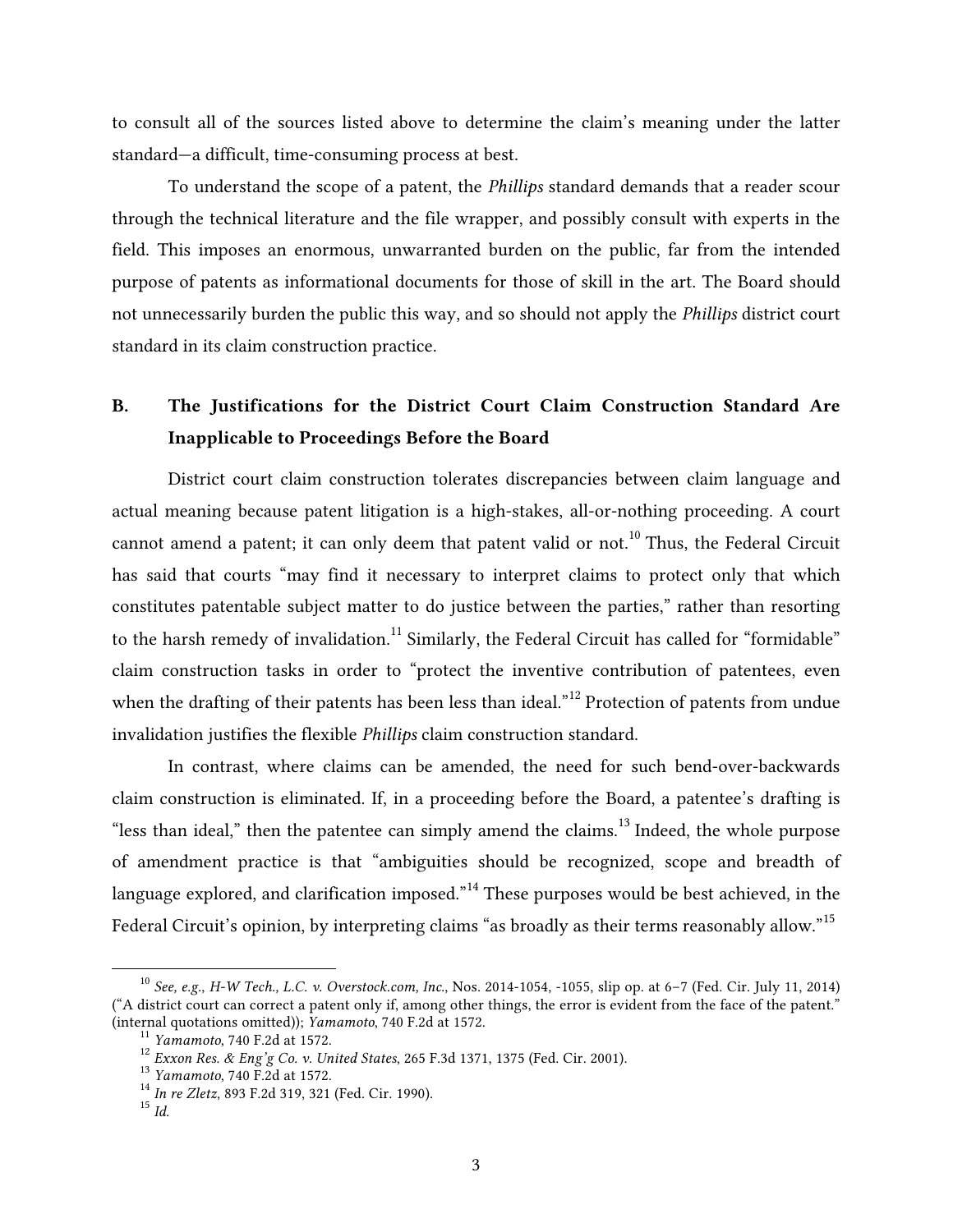Since the patent owner in any post-grant proceeding has the opportunity to amend, the broadest reasonable interpretation standard is more appropriate in those proceedings.

 *Phillips* standard. Thus, patent owners can simply amend their claims to unilaterally avoid any In a similar vein, some have suggested that it is unfair to subject patent owners to one claim construction standard for invalidity and another for infringement.<sup>16</sup> But even to the extent that such an arrangement is unfair, it is entirely within the power of the patent owner to avoid differing claim constructions. If a patent claim is clear on its face, then the resulting construction will be the same under either the broadest reasonable interpretation or the difficulty with differing claim construction standards.

An alternate justification for the *Phillips* standard is that it supposedly represents the "true" intentions of the patent applicant.<sup>17</sup> But this is not the case. While patent owner *in hindsight* may desire a narrower claim construction once litigation is initiated, patent applicants uniformly desire broader over narrower claims. Again, the Commissioner of Patents said in 1906: "In presenting claims to the Office the object constantly sought is breadth."<sup>18</sup> Thus, the better view is that the true intent of the applicant is to obtain as broad a patent as is reasonable, and the Board's claim construction standard should conform to that view.

Accordingly, because proceedings before the Board permit for amendments of the claims, the flexible *Phillips* standard is not justified for use in Board proceedings, and the broadest reasonable interpretation standard should be used instead.

## II. Amendments in Proceedings Can Serve the Public Interest in Clarifying Patents and Thus Should Be Permitted for that Purpose

Public Knowledge believes that motions to amend should be liberally allowed, for at least two reasons. First, as explained above, the applicability of the broadest reasonable interpretation standard to Board proceedings is closely tied to the ability to amend claims, and so permitting amendments would more strongly justify the application of that claim

<sup>&</sup>lt;sup>16</sup> E.g., Comments of the Committee Appointed by the ABA-IPL, AIPLA and IPO at 8 (Apr. 9, 2012) ("If the BRI standard is applied in IPR and PGR, the patent owner will be faced with a broad construction in the validity litigation and a narrow construction in the infringement phase."), *available at* http:// www. uspto. gov/ aia\_

 implementation/comment-aba-aipla-ipo.pdf. <sup>17</sup>*See* Dawn-Marie Bey & Christopher A. Cotropia, *The Unreasonableness of the Patent Office's "Broadest Reasonable Interpretation" Standard*, 37 AIPLA Q.J. 285, 304 n.95 (2009) (describing the district court standard as "the normal standard").  "the normal standard"). <sup>18</sup>*Podlesak & Podlesak v. McInnerney*, 123 Off. Gaz. Pat. Off. 1989, 1990 (1906), *available at* http://babel.

hathitrust.org/cgi/pt?id=wu.89094999596;view=1up;seq=325.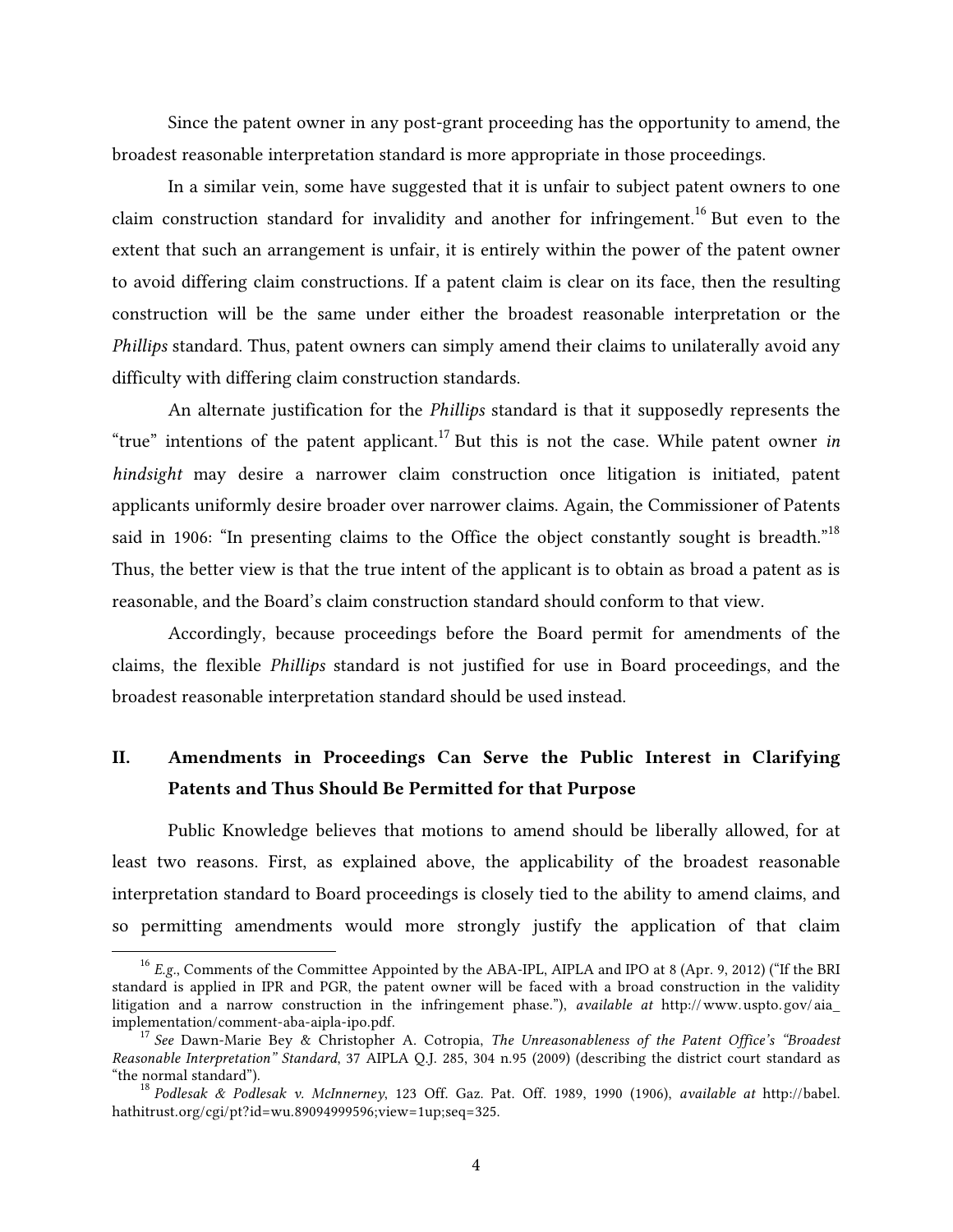construction standard. Second, it would serve the public interest to allow patent owners to amend their claims to more closely cover the scope of their inventions. Thus, where proposed amendments clarify claims, they will serve the public interest, so they should be permitted.

## III. It Is Unsurprising that the Board Has Generally Invalidated Patents It Reviews, Despite Mistaken Criticism to the Contrary

As a separate matter, Public Knowledge briefly comments on a number of unfortunate and hyperbolic remarks relating to the Board's recent record of decisions. Most of these remarks quote Chief Judge Rader's accusation of the Board as being "death squads killing property rights," and criticize the Board for having canceled a large proportion of claims brought before it, implying that a high rate of cancellation indicates errors by the Board.<sup>19</sup>

Yet it is entirely unsurprising that a majority of patents challenged before the Board are found invalid. The proceedings are structured to ensure that only likely-invalid patents are brought before the Board. In fact, it would be surprising if any substantial number of patents before the Board were held fully *valid*, for at least these reasons:

- Review before the Board will only be granted where it is likely that at least one claim will be canceled.<sup>20</sup> By this alone, a majority of post-grant proceedings should end in cancellation of claims.
- The high fees for instituting an *inter partes* review or covered business method review are a strong deterrent for uncertain cases.<sup>21</sup>
- An unsuccessful review before the Board carries preclusive effects in district courts,  $2^2$ so a party is unlikely to challenge a patent before the Board where there is a substantial possibility of failure.

 <sup>19</sup>*See, e.g.*, Michelle A. Flores, *Is the PTAB Really a Patent Death Squad?*, Nixon Peabody (June 9, 2014), http:// web20.nixonpeabody.com/lifesciences/Lists/Posts/Post.aspx?ID=11.<br><sup>20</sup> *See* 35 U.S.C. § 314 (2013) ("The Director may not authorize an inter partes review to be instituted unless . . .

 there is a reasonable likelihood that the petitioner would prevail with respect to at least 1 of the claims challenged in the petition."); § 324 ("The Director may not authorize a post-grant review to be instituted unless . . . it is more likely than not that at least 1 of the claims challenged in the petition is unpatentable."). Covered business method review applies the same standard as post-grant review. Leahy-Smith America Invents Act of 2011, Pub. L. No. 112 29, sec. 18(a)(1), 125 Stat. 284, 329. 29, sec. 18(a)(1), 125 Stat. 284, 329. <sup>21</sup>*See* 37 C.F.R. § 42.15(a)(1)–(2), (b)(1)–(2) (2014) (setting fees of \$9,000 for requesting *inter partes* review and

 \$14,000 for institution thereof; and \$12,000 and \$18,000 for requesting and instituting covered business method review, respectively.).<br><sup>22</sup> *See* 35 U.S.C. §§ 315(e)(2), 325(e)(2) (barring, in civil actions, assertion that a patent is invalid "on any

 ground that the petitioner raised or reasonably could have raised" during an *inter partes* or post-grant review).